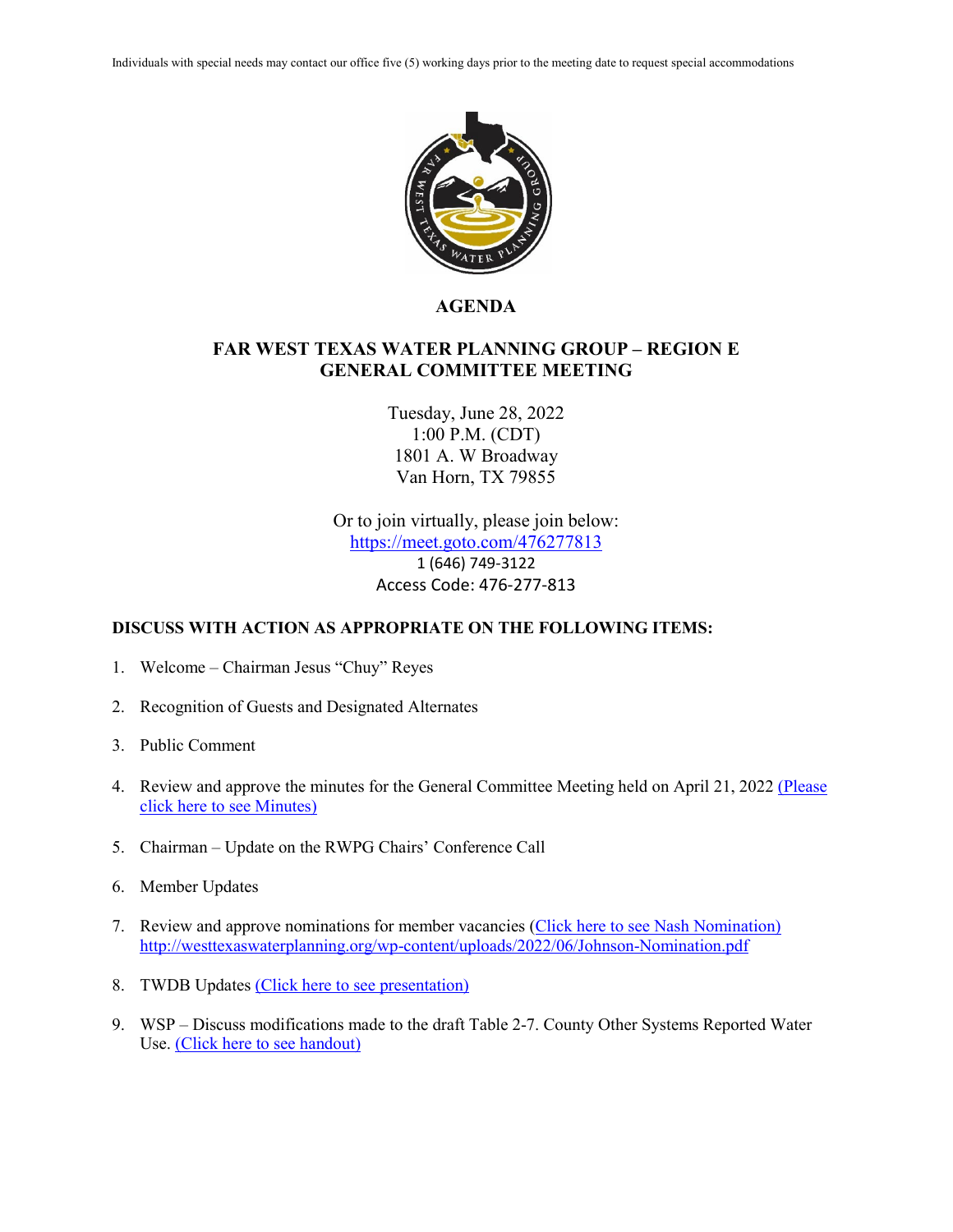- 10. WSP Review and consider authorizing the Planning Group Consultants to submit the TWDB required Technical Memorandum due July 29, 2022, pertaining to any requested changes to the WUG list and/or historical data for municipal WUGs. [\(Click here to see Memo\)](http://westtexaswaterplanning.org/wp-content/uploads/2022/06/Region-E-Municipal-WUG-and-County-Other-Water-Systems-Memo-Submittal_6-28-22.pdf)
- 11. Consider and Discuss a date for the next regular meeting
- 12. Adjourn

If you wish to provide written comments prior to or after the meeting, please email your comments to annetteg@riocog.org and include "Region E Water Planning Group Meeting" in the subject line of the email.

ADDITIONAL INFORMATION